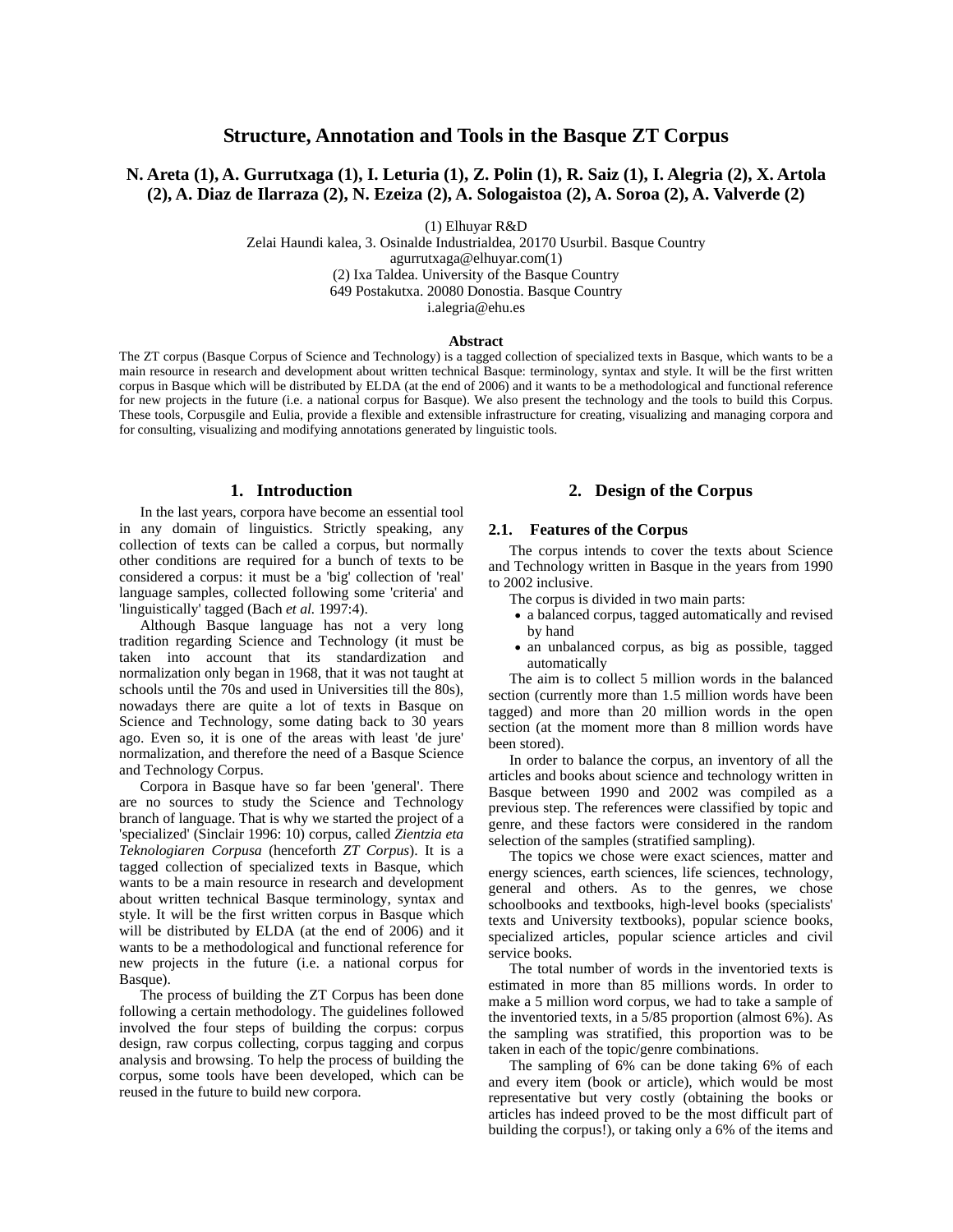them in full extent, which would be easier but not as representative as we would wish. Besides, this last solution could pose some problems regarding copyrights. So we took neither of these two ends, but a solution halfway of both: we took  $\sqrt{5/85}$  of the items at random, and  $\sqrt{5/85}$  of the words from each of them.

The sample that is taken from each of the items is not continuous. In order to get as much linguistic variety as possible, we were interested in taking different bits of the documents. So the sample to be taken is divided in 300 word chunks, spread out equally at random through the document.

The general scheme of the annotation process is shown in Fig. 1.



Fig 1.- General scheme

#### **2.2. Raw Corpus**

For obtaining the raw corpus, we got in contact with Basque publishers. We told them about the corpus and signed an agreement with each of them. So the publishers sent us the texts selected for the balanced part and, if they wanted to, the ones that did not get chosen too, preferably in electronic format. The texts for the balanced part of the corpus that could not be obtained in electronic format were scanned, OCRed and reviewed. For the unbalanced part, only texts in electronic format were accepted.

For the annotation of the ZT Corpus, we chose TEI P4 (Ide et al., 2004) (TEI, 2005). To convert the documents from their original formats to TEI, we developed a HTML-TEI converter and a Doc-TEI converter. Conversion from other formats (Quark, PDF...) is done via external programs that convert from these to HTML first.

When we say balanced corpus and unbalanced corpus, we are not talking about two different corpora. There is only one collection of documents, and the paragraphs that are sampled for the balanced part are marked with an *'orekatua'* (for *balanced*) attribute.

#### **2.3. Structural Annotation**

The structural annotation is done in two steps: a first automatic one, which is done to all documents during the conversion, and a second manual deeper one, which is done only to the documents in the balanced part.

The automatic structural mark-up includes information about the document, information about text structure and typography. The information about the document is put under the <teiHeader> section. Text structure (titles, sections, subsections, paragraphs, lists, tables, footnotes...) is marked using the following tags: <body>, <div>, <head>, <p>, <table>, <row>, <cell>, <list>, <item> and <note>. Typography is marked using the tag <hi> combined with the attribute 'rend'.

In the balanced part deeper structural information is annotated. The typographical information is converted manually to more detailed tags: <foreign>, <emph>, <distinct>, <q>, <soCalled>, <term>, <gloss>, <mentioned>, <name>, <head> and <note>. The *lang* attribute is used for chunks in other languages.

Additionally, to ease the subsequent linguistic annotation process, NLP tools are used to detect chunks in other languages, typographical errors and non-standard uses, which are then manually reviewed for correctness and annotated using the <foreign>, <corr> and <reg>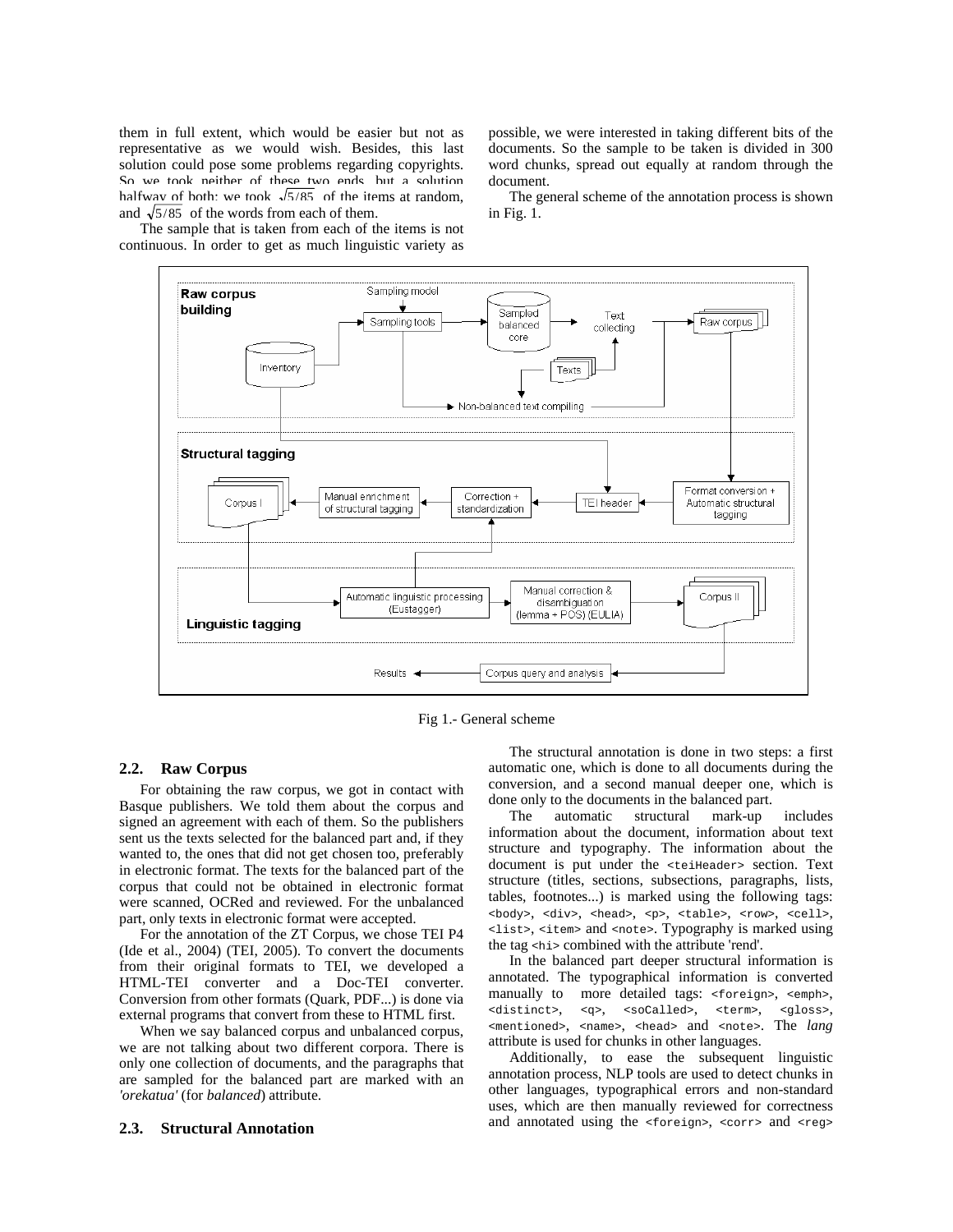tags. Statistics of these manual revisions are kept and afterwards used to improve the aforementioned NLP tools.

#### **2.4. Linguistic Annotation**

The linguistic annotation is based on TEI-P4 conformant typed features which are managed using EULIA (Artola et al., 2004), a web interface for creating, browsing and editing these structures. The annotation scheme is stand-off, so the information for each document will be divided in several files and it can be seem as a composition of XML documents (*annotation web*).

The steps which are carried out are the following (Fig. 2):



Fig 2.- Steps in linguistic tagging

- a tokenizer that identifies tokens and sentences
- a morphological segmentizer which splits up a word into its constituents morphemes
- a morphosyntactic analyzer whose goal is to group the morphosyntactic information associated to a word.
- the treatment of multiword lexical units (MWLU) as dates, numbers, named entities, ...
- disambiguation and lemmatization: Based on the previous steps a combined tagger obtains an unique analysis for each lexical unit; so, lemma, part of speech and other morphosyntactic features are assigned.

This automatic process includes some errors. In the balanced corpus the results corresponding to lemma and part of speech are examined by linguists using EULIA.

Additional information about syntactic functions and semantic role will be included in a small part of the corpus. This information is obtained using NLP tools and revised and corrected in the balanced part.

The use of a stand-off linguistic annotation is very interesting because:

- partial results and ambiguities can be easily represented
- information can be organized at different levels
- the representation of MWLUs is clear
- the level of disambiguation (automatic/manual) can be expressed
- there are not different mechanisms to indicate the same type of information

In this architecture three elements are distinguished in different documents:

- text anchors: text elements found in the input
- linguistic information: feature structures obtained from the analyses
- links between anchors and their corresponding analyses

In Fig. 3 we can see in a graphical mode the links between documents.



Fig 3.- Stand-off representation: anchors, linguistic information and links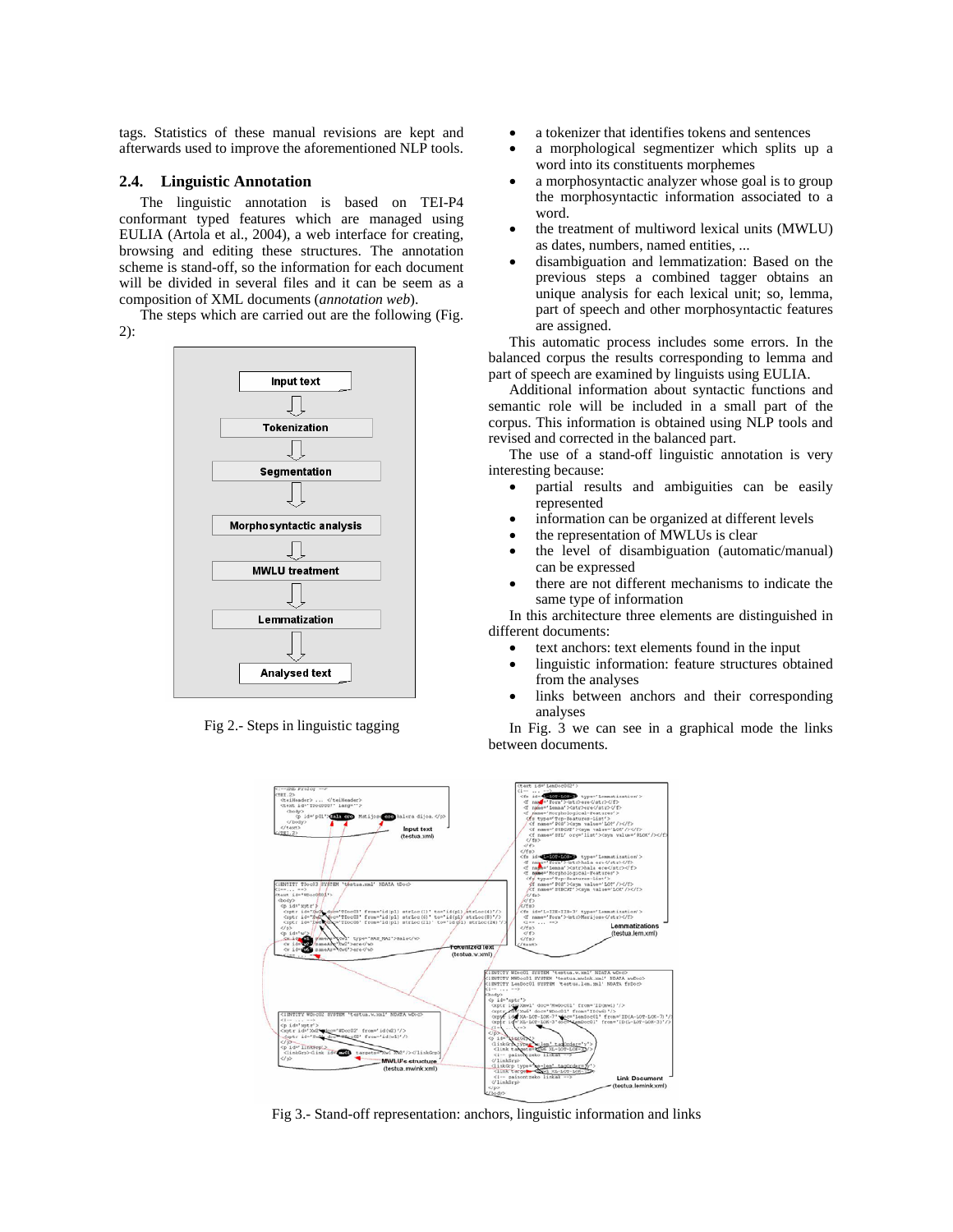## **3. The Tools**

An application named Corpusgile has been developed for this corpus and for developing new corpora in the future. Some previous NLP tools for Basque have been reused. There are 4 main modules in the application:

- The corpus builder
- The structural tagger
- The linguistic tagger
- The browser

The first 3 modules are being currently used and the browser is in design phase, with the aim of being finished in April. So by the time the LREC Conference will take place the browser will be finished and available online.

#### **3.1. The Corpus Builder**

It is based on a relational database and it includes all the main functions: inventorying, classification, stratified sampling of documents (random selection of documents for the balanced part), storage, format-conversion, sampling inside documents and search, all of them with a user-friendly interface.

In Fig. 4 we can see the main interface for the Corpus Builder.

### **3.2. The Structural Tagger**

The following steps are controlled and carried out by this tool:

- tagging and parsing the TEI-XML format at structural level
- adding specialized or technical words to the corpusspecific lexicon in order to improve the future linguistic tagging; to achieve this, an NLP tool called EusTagger, a lemmatizing/disambiguating tool, based on the former Euslem (Aduriz *et al*.,

1996) is used to detect non-correct words, which are then ordered by frequency of the lemmas proposed by Eustagger and presented to the user for acceptance and assignment of lemma and POS

- NLP process for recognition of misspellings, nonstandard uses and presence of chunks in other languages, marked via <corr>, <reg> and <foreign> tags
- manual revision of <corr>, <reg> and <foreign> tags in the balanced part
- interface for scanning typographical changes, highlighting and quotation (mainly <hi> tags) and assigning them a sense (<emph>, <distinct>, <q>, <soCalled>, <term>, <gloss>, <mentioned>, <name>...) when appropriate
- interface for correcting, improving and disambiguating the structural tagging of the balanced part
- verification of XML structures

In Fig. 5 we can see the interface when a non-standard use is tagged linked to the standard one.

#### **3.3. The Linguistic Tagger**

It is carried out using EULIA (Artola et al., 2005) a framework for creating, browsing and editing linguistic annotations. It is based on a class library named LibiXaML and the the huge amount of generated information is stored in a XML database.

It is an extensible, user-oriented and component-based software-architecture. At the moment several NLP processors for Basque are integrated: tokenization, morphological segmentation, multiword recognition, lemmatization/disambiguation, shallow syntax and dependency-based analysis.



Fig 4.- Main interface for the Corpus Builder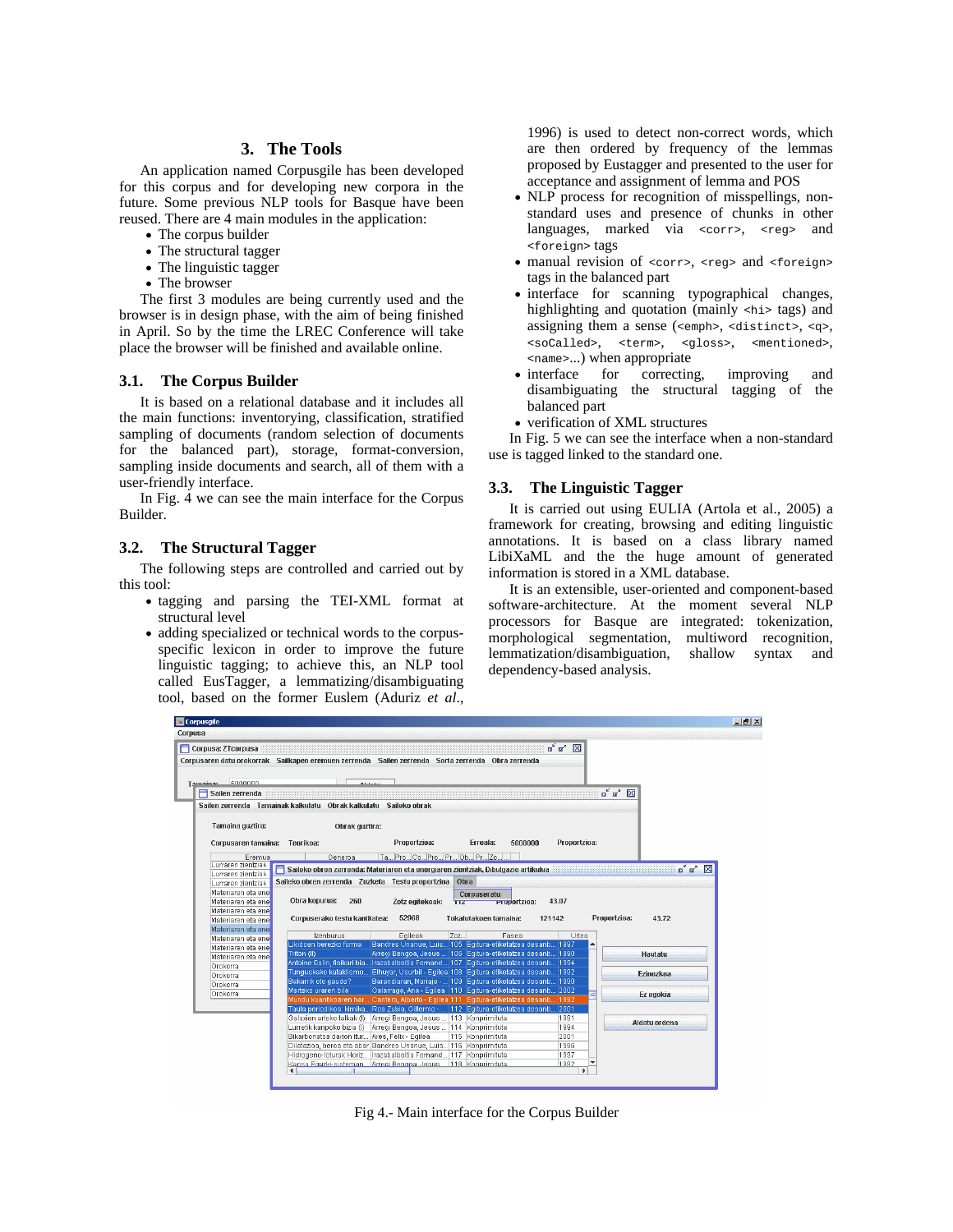| Corpusa                                                                                                                         |                                                                           |                                                                                                |                                                                                                                                                                                                                                                                                                                   |                                                                                                                                                                                                                                                            |                                                                                                                                                                           |  |
|---------------------------------------------------------------------------------------------------------------------------------|---------------------------------------------------------------------------|------------------------------------------------------------------------------------------------|-------------------------------------------------------------------------------------------------------------------------------------------------------------------------------------------------------------------------------------------------------------------------------------------------------------------|------------------------------------------------------------------------------------------------------------------------------------------------------------------------------------------------------------------------------------------------------------|---------------------------------------------------------------------------------------------------------------------------------------------------------------------------|--|
| Saileko obren zerrenda Zozkel<br>Obra kopurua:                                                                                  | Izenburua:<br>260                                                         | Obraren datuak Corpuseratu                                                                     | Mundu kuantikoaren harrigarritasunak                                                                                                                                                                                                                                                                              | $\alpha$ $\overline{\bowtie}$<br>$a^{\prime} a^{\prime}$ $\boxtimes$                                                                                                                                                                                       |                                                                                                                                                                           |  |
|                                                                                                                                 | Zuzenketak berrikusi: H62-B26.HTM, "Mundu kuantikoaren harrigarritasunak" |                                                                                                |                                                                                                                                                                                                                                                                                                                   |                                                                                                                                                                                                                                                            | $n' n'$ $\mathbb{R}$                                                                                                                                                      |  |
| Zuzenketak herrikusi                                                                                                            |                                                                           |                                                                                                |                                                                                                                                                                                                                                                                                                                   |                                                                                                                                                                                                                                                            |                                                                                                                                                                           |  |
| <b>DOA</b><br>Etiketatze linguistikoaren arduraduna:<br>Berrikusketen arduraduna:                                               |                                                                           |                                                                                                | $\nu$ foreign<br>v pasatu gabeak<br><b>Derrikusi:</b><br>$v$ corr<br>$\times$ zalantzak<br>$\nu$ ziurrak                                                                                                                                                                                                          | <b>Testuingurua:</b><br>XML kodea ikusi                                                                                                                                                                                                                    | 400<br><b>HTML</b> gisa ikusi                                                                                                                                             |  |
| <b>Irelci</b>                                                                                                                   |                                                                           | Ireki alfabetikoki                                                                             | $v$ reg<br>1a<br>$10 -$<br>(e)tik                                                                                                                                                                                                                                                                                 |                                                                                                                                                                                                                                                            | tikulak aurkitzeko probabilitatea adierazten zuten.<br>Schrödingerren ekuazioan agertzen den<br>probabilitate-uhina, beraz, neurketa bat askotan eginda,                  |  |
| << Lehena                                                                                                                       | $\epsilon$                                                                | Aurrekoa                                                                                       | Azkona >><br>Hurrengoa >                                                                                                                                                                                                                                                                                          |                                                                                                                                                                                                                                                            | puntu bakoitzean partikula aurkitzeko probabilitatea                                                                                                                      |  |
| <reg cert="ziurra" orig="algebra" resp="hizking21"><br/>aljetira<br/>«freg»<br/>Nork:<br/><b>Etiketa:</b><br/>Ziurtasuna:</reg> |                                                                           | Zegoenetan utzi<br>Frabil, hizt.<br>Etiketa onartu.<br>Zuzenketa aldatu<br>Et, truk,+Zuz, ald, | reg                                                                                                                                                                                                                                                                                                               | errealtasun fisikoa eta kontzeptuen hurbiltasuna faltsuak<br>zirela suertatu zen, benetako azalpena<br>reg / aljebra (reg   kuantikoarena bezain harrigarria eta<br>koraoilatsua (req<br>izanik.<br>Interpretazio estatistiko hau, reg-<br>segur aski (reg |                                                                                                                                                                           |  |
| reg                                                                                                                             | hizking21                                                                 | ziurra                                                                                         | Zalantza markatu                                                                                                                                                                                                                                                                                                  |                                                                                                                                                                                                                                                            | harridura nabariena ekarri zuen fisika kuantikoaren partea.<br>izan zen, ordura arte erabilitako estatistikak Bornek<br>proposatuarekin ezberdintasun handiak zituen eta. |  |
|                                                                                                                                 |                                                                           |                                                                                                | Zuzendua:                                                                                                                                                                                                                                                                                                         |                                                                                                                                                                                                                                                            |                                                                                                                                                                           |  |
| Jatorrizkoa:                                                                                                                    |                                                                           | aliebra<br>algebra                                                                             |                                                                                                                                                                                                                                                                                                                   |                                                                                                                                                                                                                                                            | Mekanika estatistiko klasikoak, adibidez, partikula anitz<br>estudiaturik, une bakoitzean, lege estatistikoen bidez<br>partikulek osatua duten s                          |  |
|                                                                                                                                 |                                                                           |                                                                                                |                                                                                                                                                                                                                                                                                                                   |                                                                                                                                                                                                                                                            |                                                                                                                                                                           |  |
| <b>Testuinourua:</b>                                                                                                            |                                                                           |                                                                                                |                                                                                                                                                                                                                                                                                                                   |                                                                                                                                                                                                                                                            |                                                                                                                                                                           |  |
|                                                                                                                                 |                                                                           |                                                                                                | zeko probabilitatea adierazten duen funtzio matematikoa da. Horrela, uhin-teoria asmatu zuenean,<br>Schrödingerrek bilatutako errealtasun fisikoa eta kontzeptuen hurbiltasuna faltsuak zirela suertatu zen,<br>benetako azaloena algebra kuantikoarena bezain harrigarria eta korapilotsua izanik. Interpretazio | $\blacksquare$<br>Testua aldatu                                                                                                                                                                                                                            | Elementua ezabatu.                                                                                                                                                        |  |

Fig 5.- Interface for manual revision of <reg>



After the automatic processing which generate the XML documents a module for manual linguistic annotation can be used. This module integrates the results of the automatic processes and gives to the linguistics a friendly interface for the annotation, hiding the complexity of the multiple files are being managed. The main interface is shown in Fig. 6.

As it can be observed there are two main windows: the *text window* on left and the *analysis window* on right.

In the text window the linguist can click a token and a set of actions are offered to be performed.

The main action is to show in the analysis window the different possible analyses in order to disambiguate them. Anyway different icons and display methods are used to indicate different features: hand-made disambiguation, multiple analyses and so on. In the analysis window details about the analyses are shown using style-sheets which hide the different files and tags.